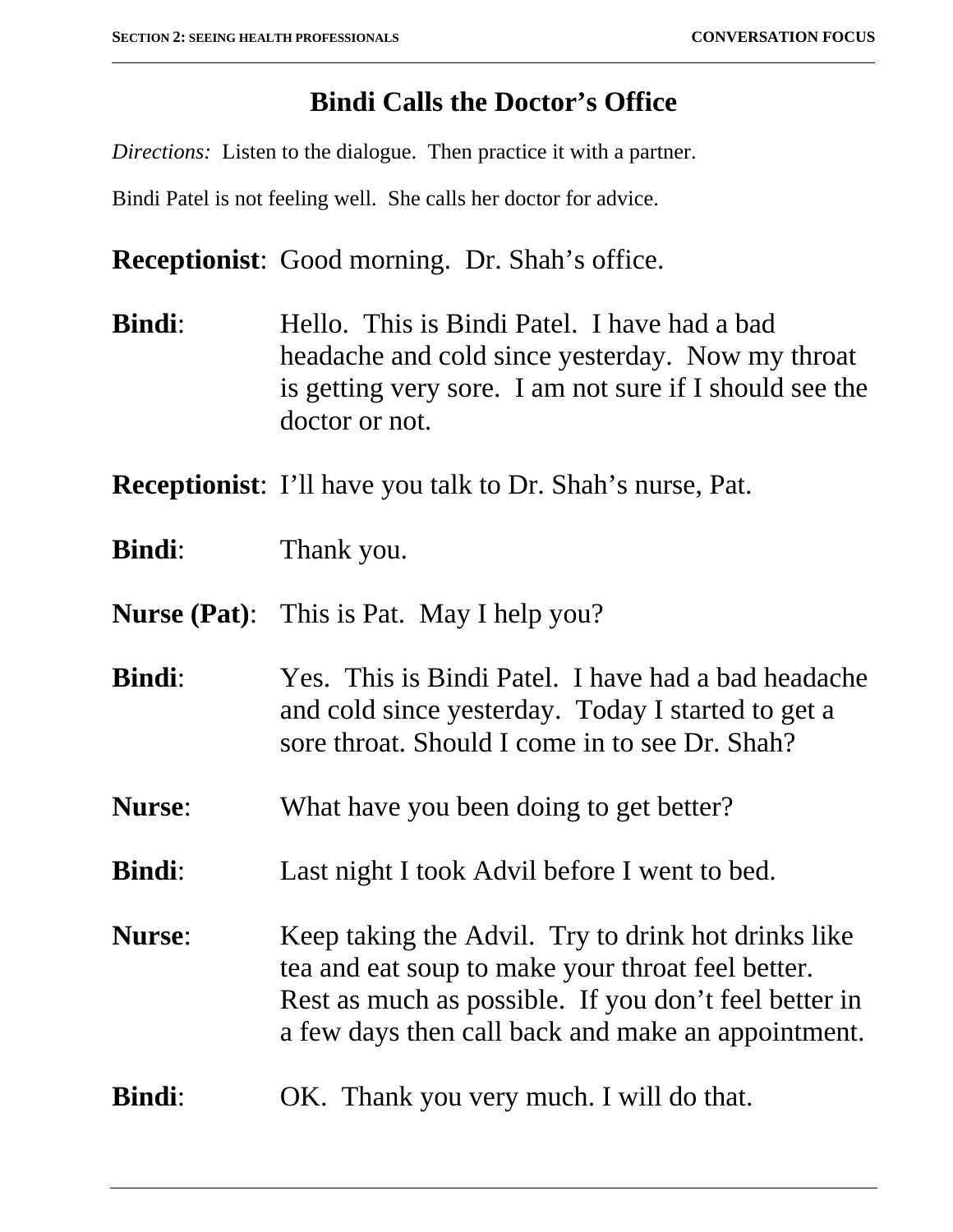## **Bindi Visits the Doctor**

*Directions:* Listen to the dialogue. Then practice it with a partner.

After taking Advil, drinking hot drinks, eating soup, and resting, Bindi Patel's symptoms are worse. She goes to visit her doctor.

| Dr. Shah:     | Hello, Bindi. Why are you here today?                                                                 |
|---------------|-------------------------------------------------------------------------------------------------------|
| <b>Bindi:</b> | Hello, Dr. Shah. I have a very bad cold.                                                              |
| Dr. Shah:     | How long have you had the cold?                                                                       |
| <b>Bindi:</b> | For about a week.                                                                                     |
| Dr. Shah:     | Do you have a headache or pain in your face?                                                          |
| <b>Bindi:</b> | Yes. I feel pain above my eyes and in my cheeks.                                                      |
| Dr. Shah:     | Any other symptoms?                                                                                   |
| <b>Bindi:</b> | Yes. I have a bad sore throat.                                                                        |
| Dr. Shah:     | Have you been taking any medicine or doing<br>anything to feel better?                                |
| <b>Bindi:</b> | I have been taking cold medicine and Advil. I also<br>drank hot drinks, but they didn't seem to help. |
| Dr. Shah:     | Okay, let me examine you.                                                                             |

[Dr. Shah examines Bindi.]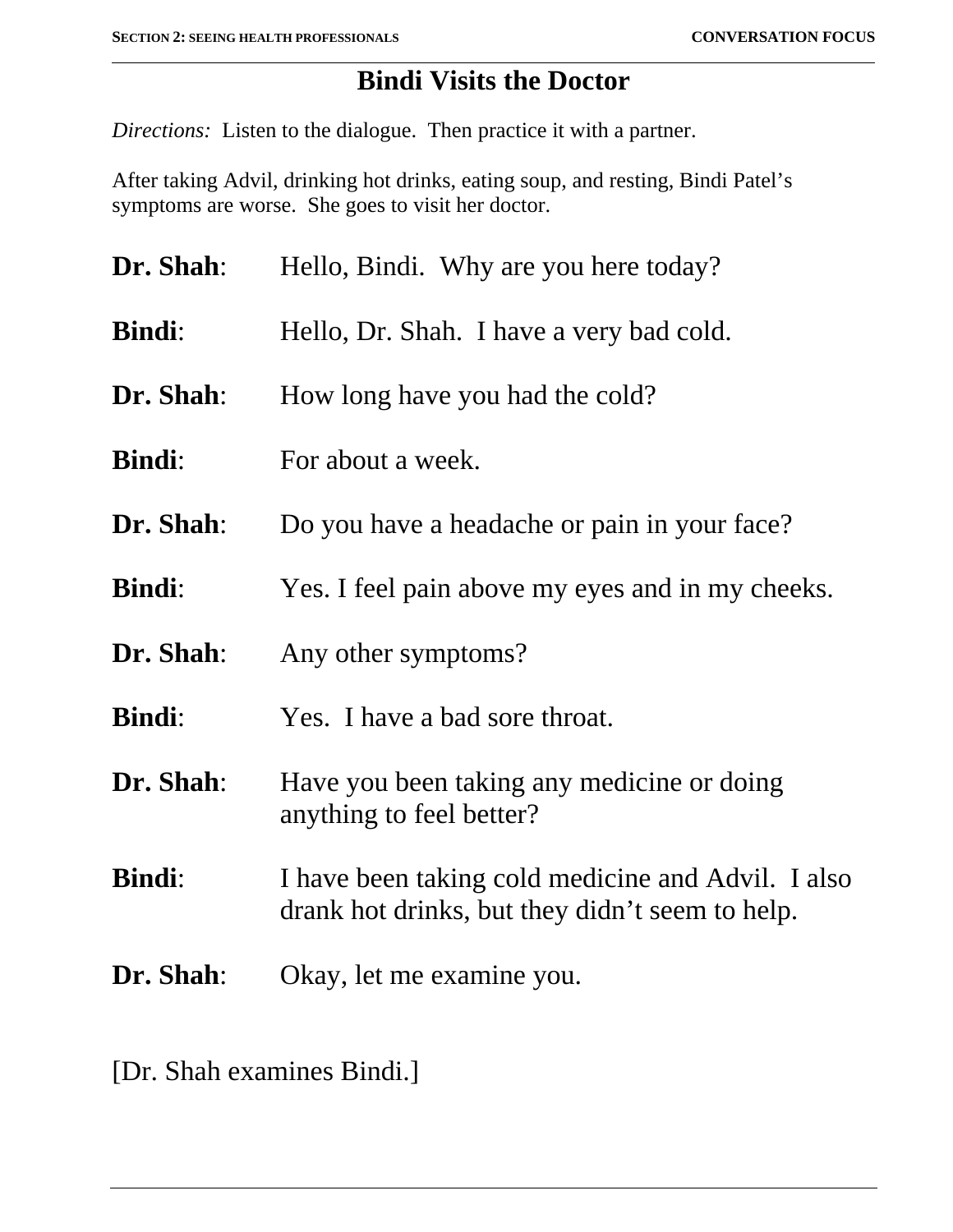## **Bindi Visits the Doctor,** continued

| Dr. Shah:     | You have a sinus infection. I'm giving you a<br>prescription for an antibiotic. Take the medicine 3<br>times a day for 10 days. You must finish the<br>medication even if you start feeling better. |
|---------------|-----------------------------------------------------------------------------------------------------------------------------------------------------------------------------------------------------|
| <b>Bindi:</b> | I don't like to take any medication. Why do I have<br>to finish it if I feel better?                                                                                                                |
| Dr. Shah:     | Because it takes 10 days for the antibiotic to stop the<br>infection and keep it from coming back. If you stop<br>taking it sooner, the infection might come back and<br>be worse than before.      |
| <b>Bindi:</b> | Okay, doctor. Thank you.                                                                                                                                                                            |
| Dr. Shah:     | You're welcome. I hope you feel better soon.                                                                                                                                                        |